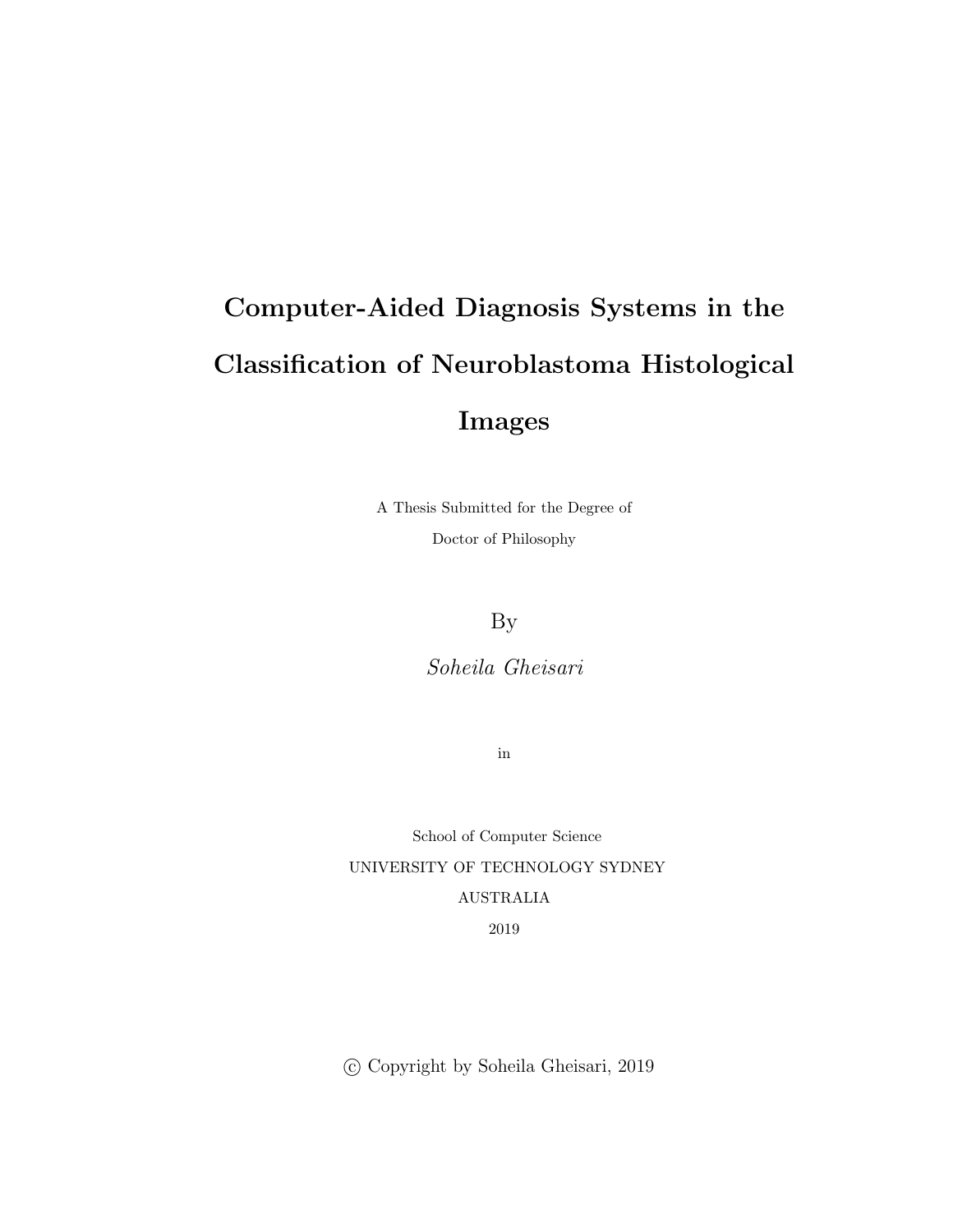### UNIVERSITY OF TECHNOLOGY SYDNEY SCHOOL OF COMPUTER SCIENCE

The undersigned hereby certify that they have read this thesis entitled "Computer-Aided Diagnosis Systems in the Classification of Neuroblastoma Histological Images" by Soheila Gheisari and that in their opinions it is fully adequate, in scope and in quality, as a thesis for the degree of Doctor of Philosophy.

Dated: December 2019

Principal Supervisor: Prof. Paul J. Kennedy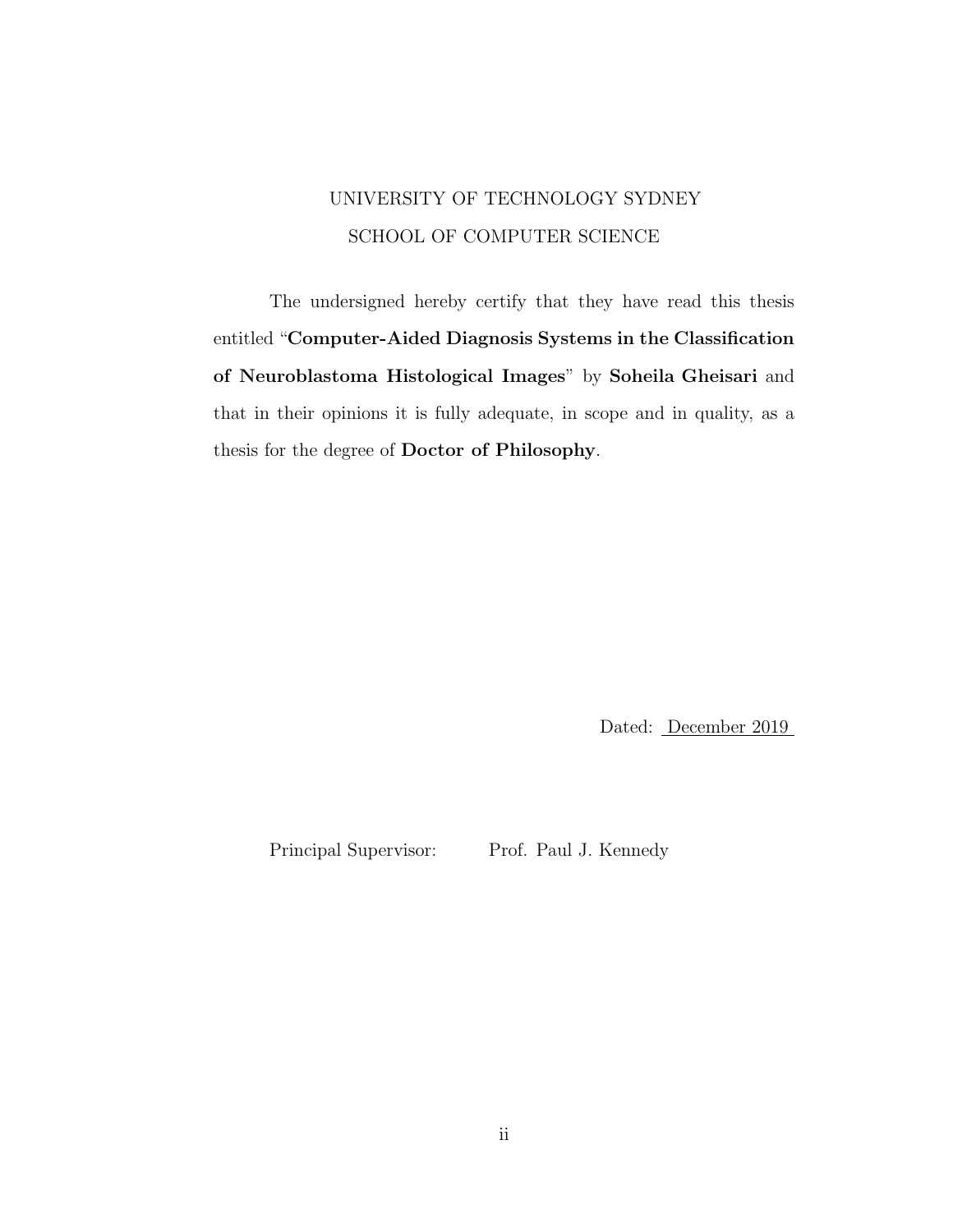#### **CERTIFICATE OF ORIGINAL AUTHORSHIP**

I, Soheila Gheisari declare that this thesis, is submitted in fulflment of the requirements for the award of Doctor of Philosophy, in the *school of Computer Science, faculty of Engineering and Information Technology* at the University of Technology Sydney. This thesis is wholly my own work unless otherwise refrence or acknowledged. In addition, I certify that all information sources and literature used are indicated in the thesis. This document has not been submitted for qualifcations at any other academic institution. This research is supported by the Australian Government research Taining Program.

> Production Note: Signature removed prior to publication.

> > Signature of Author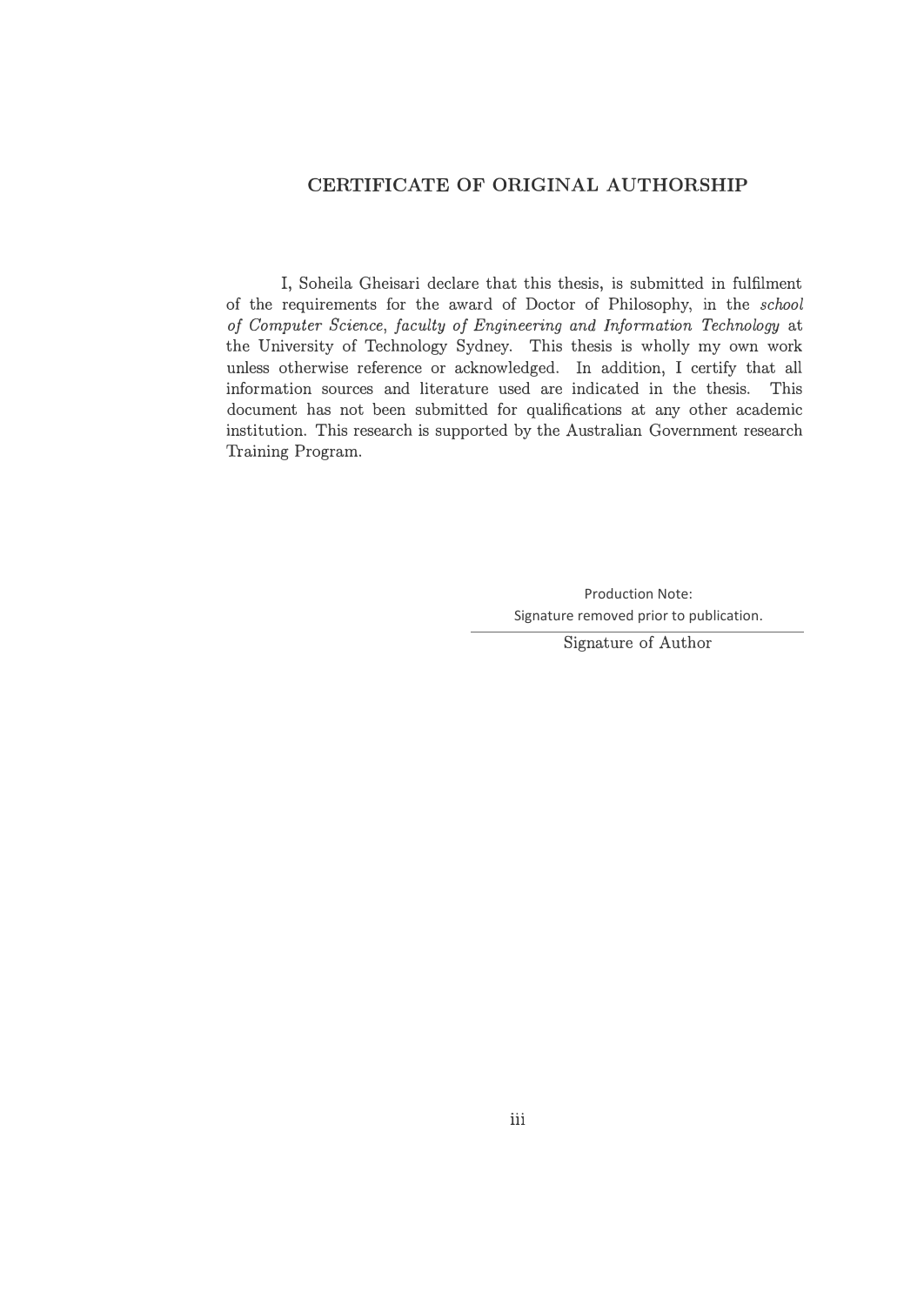#### Acknowledgements

I am greatly indebted to my supervisor, Prof. Paul J. Kennedy for all the efforts, advice, help, and patient guidance that he has provided during my PhD. He is such a nice, generous, helpful and kindhearted person. I feel really happy, comfortable and unconstrained with him during my PhD study. I owe my research achievements to his experienced supervision. Many thanks are also due to my co-supervisor A/P Daniel R. Catchpoole from the Tumour Bank at the Children's Hospital for his support, advice and numerous conversation with him. I would like to express grateful acknowledgement to my co-supervisor Dr. Amanda Charlton from department of histopathology in Auckland City Hospital. She supported me in collecting the dataset of neuroblastoma. She provided the project with necessary clinical resources. I appreciate her attempts in providing invaluable advice and necessary clinical resources. I would also like to thank Zsombor Melegh and Elise Gradhand from department of pathology in Southmead Hospital in Bristol. They supported me in providing neuroblastoma images during this project.

I would like to thank my parents that I could never have done this without their faith, support, and constant prayers. I also thank my dear husband Farshid, love of my life, for his support, patience and managing the life. I also want to thank my five years old daughter Shayna, who has been the light of my life. She has given me the extra motivation to get things done. You will be my greatest achievement.

Last but not least, the financial assistance of an Australian Postgraduate Award scholarship is gratefully appreciated.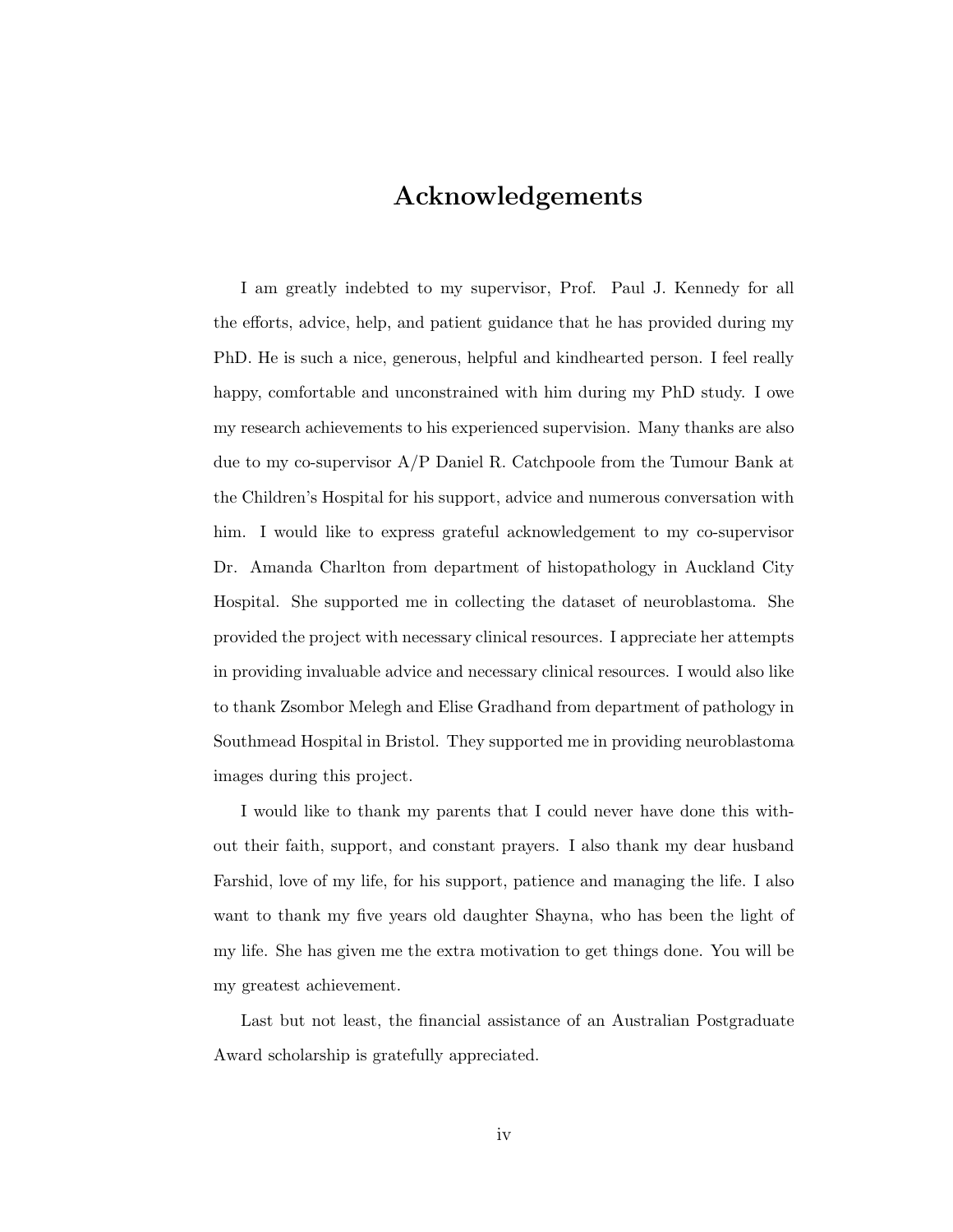To my father and my mother, who supported me emotionally. I always knew that you believed in me and wanted the best for me. To my husband Farshid, that his understanding, assistance and company during my study enabled the hours of research for me. To my little daughter Shayna you will always be my blessing from God. This thesis could not have been completed without your supports. I love you all.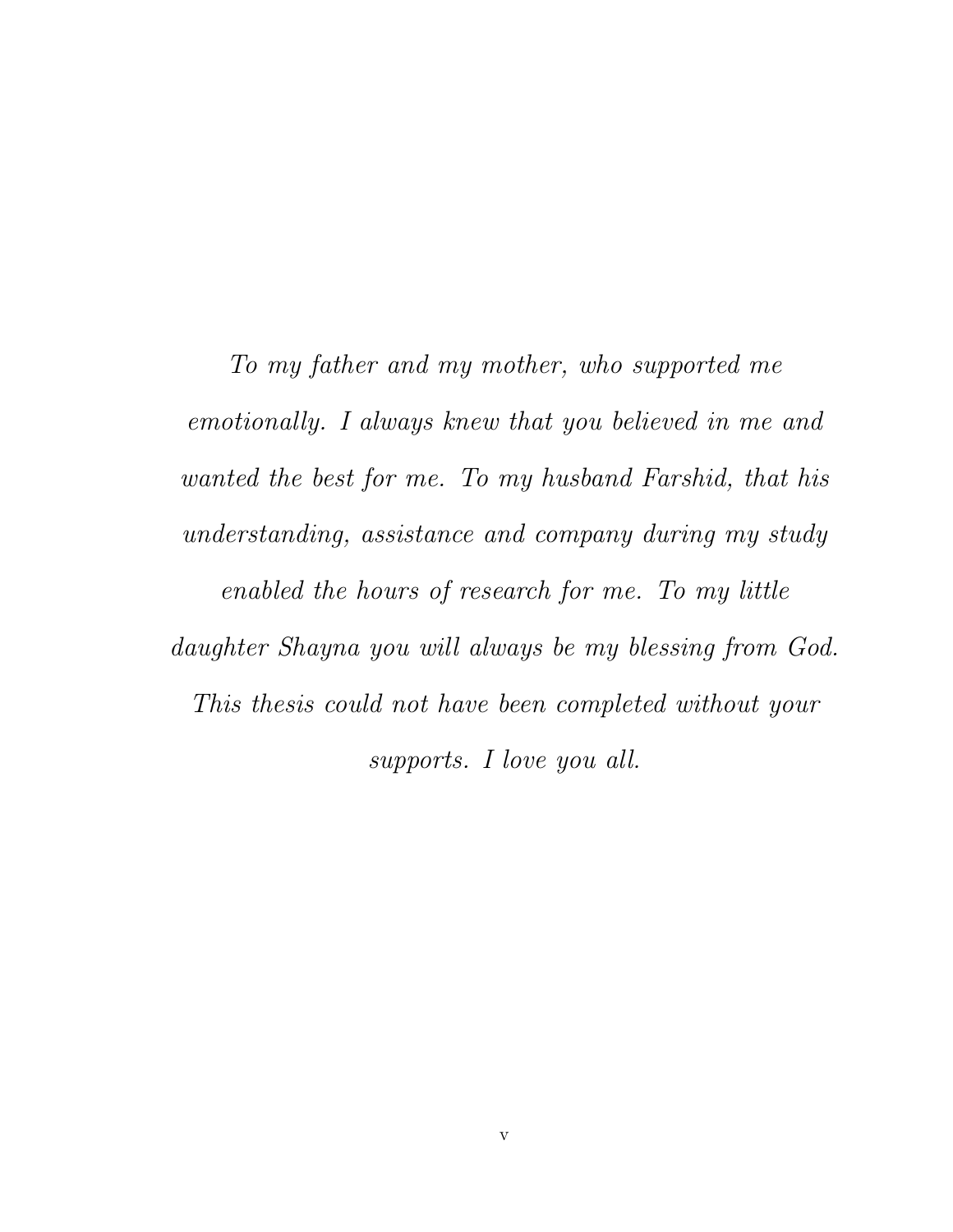## Table of Contents

|                |                  | <b>Table of Contents</b>                                                   | vii          |
|----------------|------------------|----------------------------------------------------------------------------|--------------|
|                |                  | List of Tables                                                             | viii         |
|                |                  | List of Figures                                                            | xii          |
|                | ${\bf Abstract}$ |                                                                            | 1            |
|                |                  | Table of Symbols                                                           | $\mathbf{5}$ |
| $\mathbf 1$    |                  | Introduction                                                               | 8            |
|                | 1.1              | Computer-Aided Diagnosis Systems in Pathology                              | 9            |
|                | 1.2              |                                                                            | 10           |
|                | 1.3              |                                                                            | 11           |
|                | 1.4              |                                                                            | 14           |
|                | 1.5              | Research Objectives and Contributions                                      | 15           |
|                | 1.6              |                                                                            | 19           |
| $\overline{2}$ |                  | <b>Literature Review</b>                                                   | 21           |
|                | 2.1              |                                                                            | 21           |
|                |                  | World Health Organisation Peripheral Neuroblastic Tumour Clas-<br>2.1.1    |              |
|                |                  |                                                                            | 24           |
|                | 2.2              |                                                                            | 29           |
|                |                  | Segmentation Based Methods for Classification of Malignant<br>2.2.1        |              |
|                |                  |                                                                            | 32           |
|                |                  | 2.2.2                                                                      | 35           |
|                |                  | High-level Feature Extraction Methods<br>2.2.3                             | 42           |
|                | 2.3              | Classification of Neuroblastoma Histological Images $\ldots \ldots \ldots$ | 54           |
|                | 2.4              |                                                                            | 55           |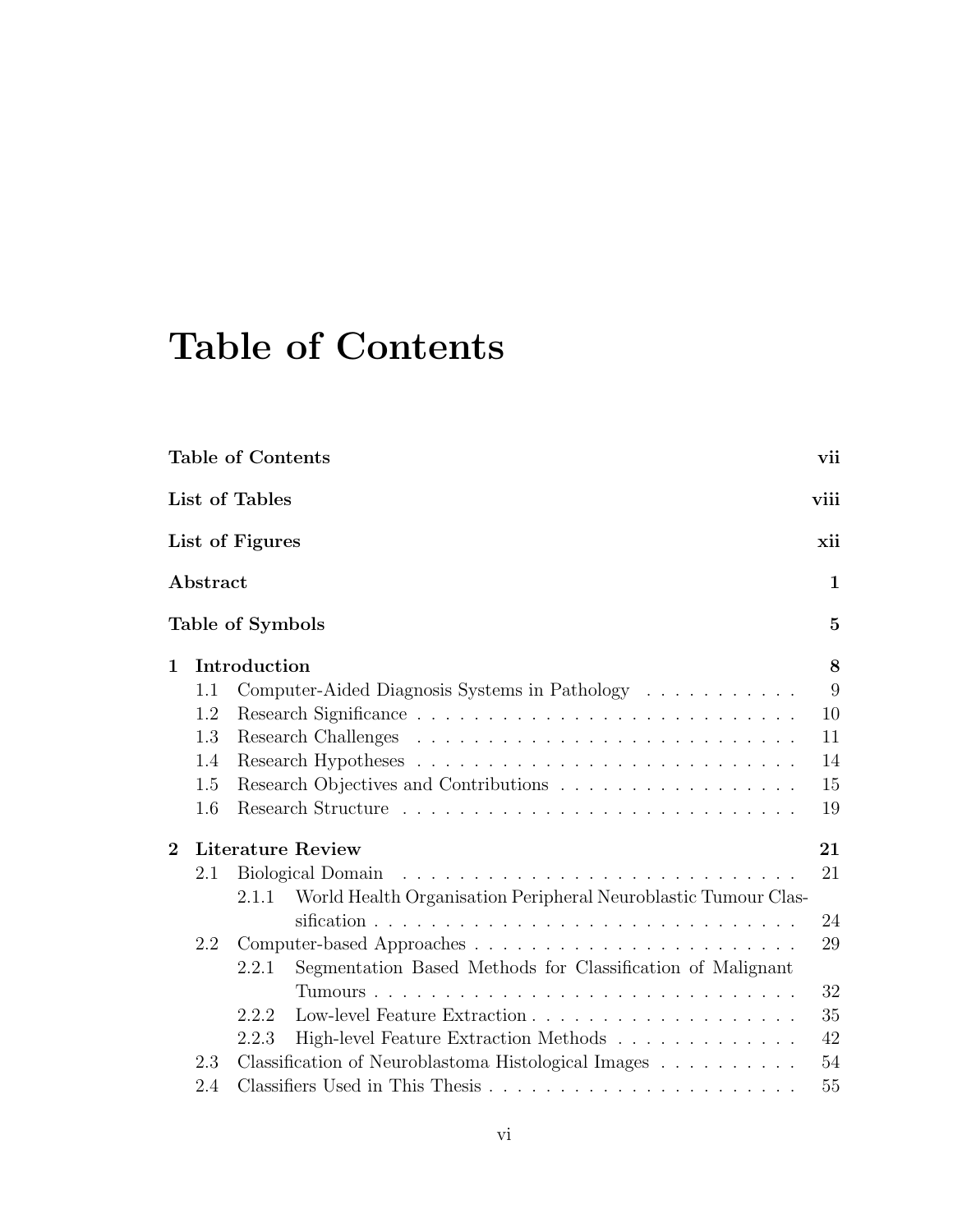|          |     | 2.4.1                                                                                                                                                                                                                                                  | 56 |
|----------|-----|--------------------------------------------------------------------------------------------------------------------------------------------------------------------------------------------------------------------------------------------------------|----|
|          |     | 2.4.2                                                                                                                                                                                                                                                  | 57 |
|          |     | 2.4.3<br>Bag of words model in computer vision                                                                                                                                                                                                         | 57 |
|          | 2.5 | Clustering Approaches Used in This Thesis                                                                                                                                                                                                              | 60 |
|          |     | 2.5.1<br>k-means clustering $\ldots \ldots \ldots \ldots \ldots \ldots \ldots$                                                                                                                                                                         | 60 |
|          | 2.6 |                                                                                                                                                                                                                                                        | 61 |
|          | 2.7 |                                                                                                                                                                                                                                                        | 63 |
|          | 2.8 | Parameter Tuning Methods Used in This Thesis                                                                                                                                                                                                           | 63 |
|          |     | 2.8.1                                                                                                                                                                                                                                                  | 63 |
|          |     | 2.8.2                                                                                                                                                                                                                                                  | 64 |
|          | 2.9 |                                                                                                                                                                                                                                                        | 65 |
| 3        |     | Models of Computer-Aided Diagnosis Systems Based on Low-level                                                                                                                                                                                          |    |
|          |     | Features<br>67                                                                                                                                                                                                                                         |    |
|          | 3.1 |                                                                                                                                                                                                                                                        | 68 |
|          | 3.2 | Patched Completed Local Binary Pattern                                                                                                                                                                                                                 | 72 |
|          |     | 3.2.1                                                                                                                                                                                                                                                  | 73 |
|          |     | 3.2.2                                                                                                                                                                                                                                                  | 81 |
|          | 3.3 |                                                                                                                                                                                                                                                        | 86 |
|          |     | 3.3.1<br>Methodology<br>and the contract of the contract of the contract of the contract of the contract of the contract of the contract of the contract of the contract of the contract of the contract of the contract of the contract of the contra | 87 |
|          |     | 3.3.2                                                                                                                                                                                                                                                  | 91 |
|          |     | 3.3.3                                                                                                                                                                                                                                                  | 97 |
|          | 3.4 | Discussion, Contribution and Conclusion<br>103                                                                                                                                                                                                         |    |
| 4        |     | Models of Computer-Aided Diagnosis Systems Based on High-level                                                                                                                                                                                         |    |
|          |     | Features<br>107                                                                                                                                                                                                                                        |    |
|          | 4.1 | 108                                                                                                                                                                                                                                                    |    |
|          |     | 4.1.1<br>110                                                                                                                                                                                                                                           |    |
|          |     | 4.1.2<br>123                                                                                                                                                                                                                                           |    |
|          |     | 4.1.3<br>129                                                                                                                                                                                                                                           |    |
|          |     | Discussion, Contribution and Conclusion $\ldots \ldots \ldots \ldots$<br>132<br>4.1.4                                                                                                                                                                  |    |
| $\bf{5}$ |     | Conclusion<br>134                                                                                                                                                                                                                                      |    |
|          | 5.1 | 139                                                                                                                                                                                                                                                    |    |
|          | 5.2 | 141                                                                                                                                                                                                                                                    |    |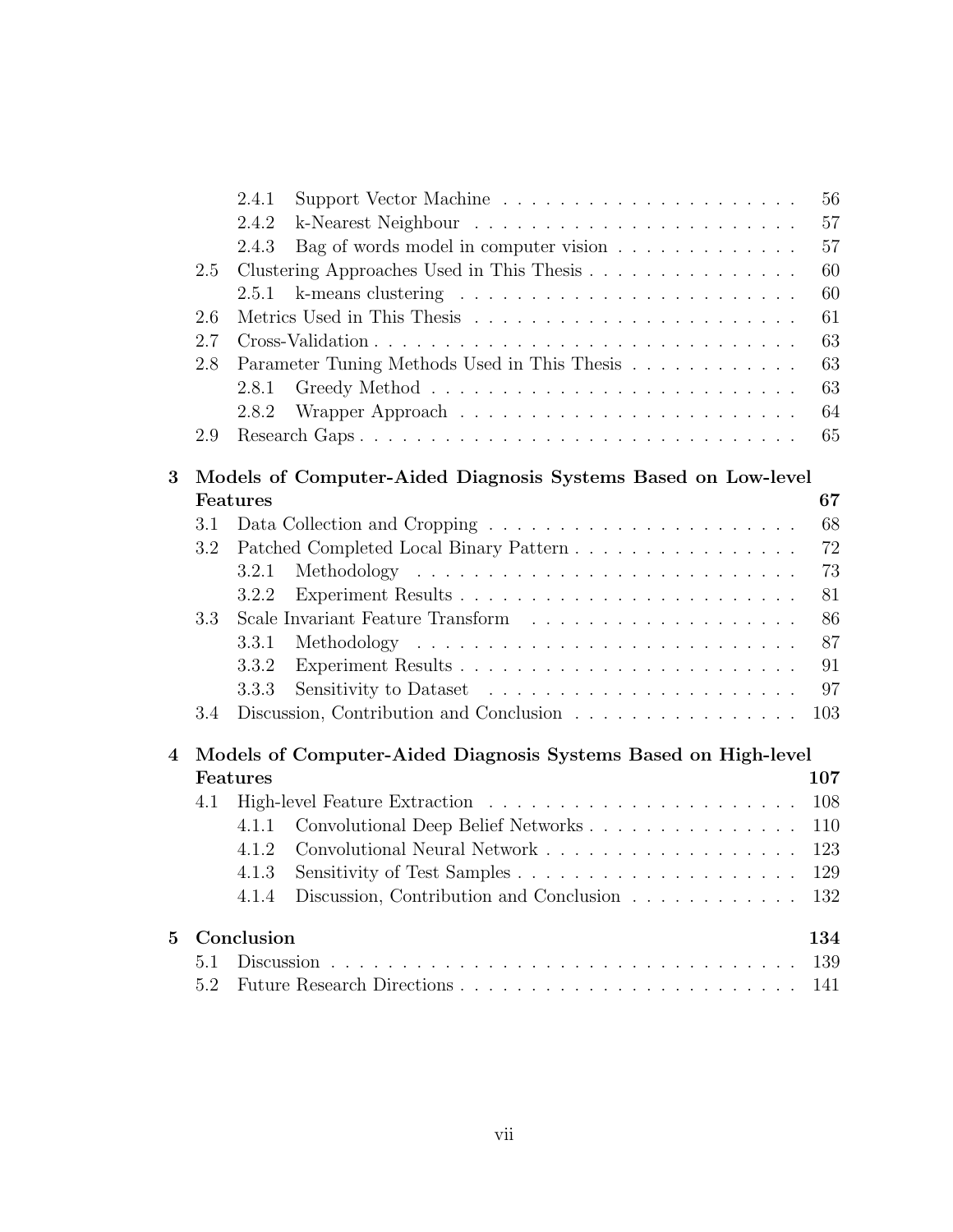## List of Tables

| 2.1 | Histopathological definitions in neuroblastic tumours                                | 27 |
|-----|--------------------------------------------------------------------------------------|----|
| 2.2 | Different subtypes of neuroblastic tumours (Shimada et al. 1999)                     | 28 |
| 2.3 | Specification of favourable and unfavourable histology groups (Robson                |    |
|     | $2001$ ) based on the Shimada classification (Shimada et al. 1999)                   | 30 |
| 2.4 |                                                                                      | 56 |
| 2.5 | Confusion Matrix. Abbreviation N (Negative) and P (positive) $\ldots$ .              | 61 |
| 3.1 | Number of different categories of neuroblastic tumour cropped images                 |    |
|     |                                                                                      | 73 |
| 3.2 | Average classification accuracy of SVM over neuroblastic tumour dataset              |    |
|     |                                                                                      | 84 |
| 3.3 | Average classification accuracy of SVM over neuroblastic tumour dataset              |    |
|     |                                                                                      | 85 |
| 3.4 | Weighted average precision, recall, and F-measure obtained by the pro-               |    |
|     | posed method (PCLBP) and Spanhol's method (CLBP). $\dots \dots$                      | 87 |
| 3.5 | Average classification accuracy of the SIFT over ten experiments on                  |    |
|     | the neuroblastic tumour dataset using different values for $\sigma$ , $C_c = 0.03$ , |    |
|     |                                                                                      | 92 |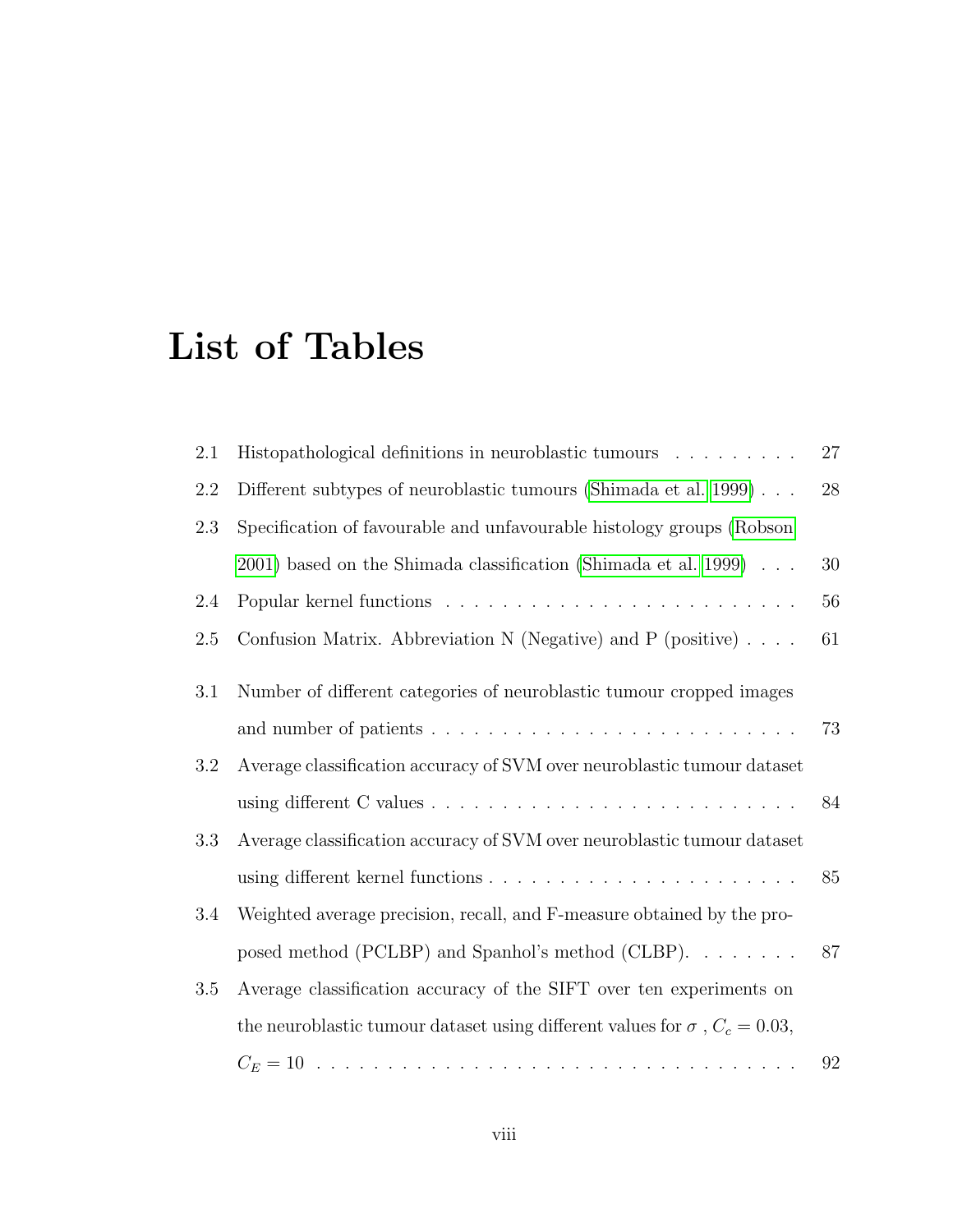| 3.6     | Average classification accuracy of SIFT over the neuroblastic tumour                         |     |
|---------|----------------------------------------------------------------------------------------------|-----|
|         | dataset using different values for the contrast threshold $(C_C)$ , $\sigma = 1.7$ ,         |     |
|         |                                                                                              | 92  |
| 3.7     | Average classification accuracy of SIFT over the neuroblastic tumour                         |     |
|         | dataset using different values for the edge threshold $(C_E)$ , $\sigma = 1.7$ ,             |     |
|         | $C_c = 0.04$                                                                                 | 93  |
| $3.8\,$ | Average classification accuracy of the SIFT over the neuroblastic tu-                        |     |
|         | mour dataset using bag of features with different values of the codebook                     |     |
|         |                                                                                              | 93  |
| $3.9\,$ | Weighted average precision, recall and F-measure of the SIFT method                          |     |
|         | and other benchmarks. The bold value indicates the best F-measure                            |     |
|         | achieved by combination of SIFT with bag of features and SVM (his-                           |     |
|         | togram intersection) $\ldots \ldots \ldots \ldots \ldots \ldots \ldots \ldots \ldots \ldots$ | 95  |
|         | 3.10 A representative confusion matrix of applying SIFT over the neurob-                     |     |
|         | lastoma images. Abbreviations: UD (undifferentiated neuroblastoma),                          |     |
|         | PD (poorly-differentiated neuroblastoma), D (differentiating neurob-                         |     |
|         | lastoma), GNB (ganglioneuroblastoma) and GN (ganglioneuroma)                                 | 97  |
|         | 3.11 The actual and predicted classification for dataset from University                     |     |
|         | of Bristol. Abbreviations: UD (undifferentiated neuroblastoma), PD                           |     |
|         | (poorly-differentiated neuroblastoma), D (differentiating neuroblastoma),                    |     |
|         | $GNB$ (ganglioneuroblastoma) and $GN$ (ganglioneuroma) $\ldots \ldots$                       | 98  |
|         | 3.12 Image distribution of BreaKH is dataset by magnification factor and type 102            |     |
|         | 3.13 Best average recognition rates $(\%)$ of the classifiers trained with differ-           |     |
|         | ent descriptors reported in Spanhol et al. $(2016)$                                          | 103 |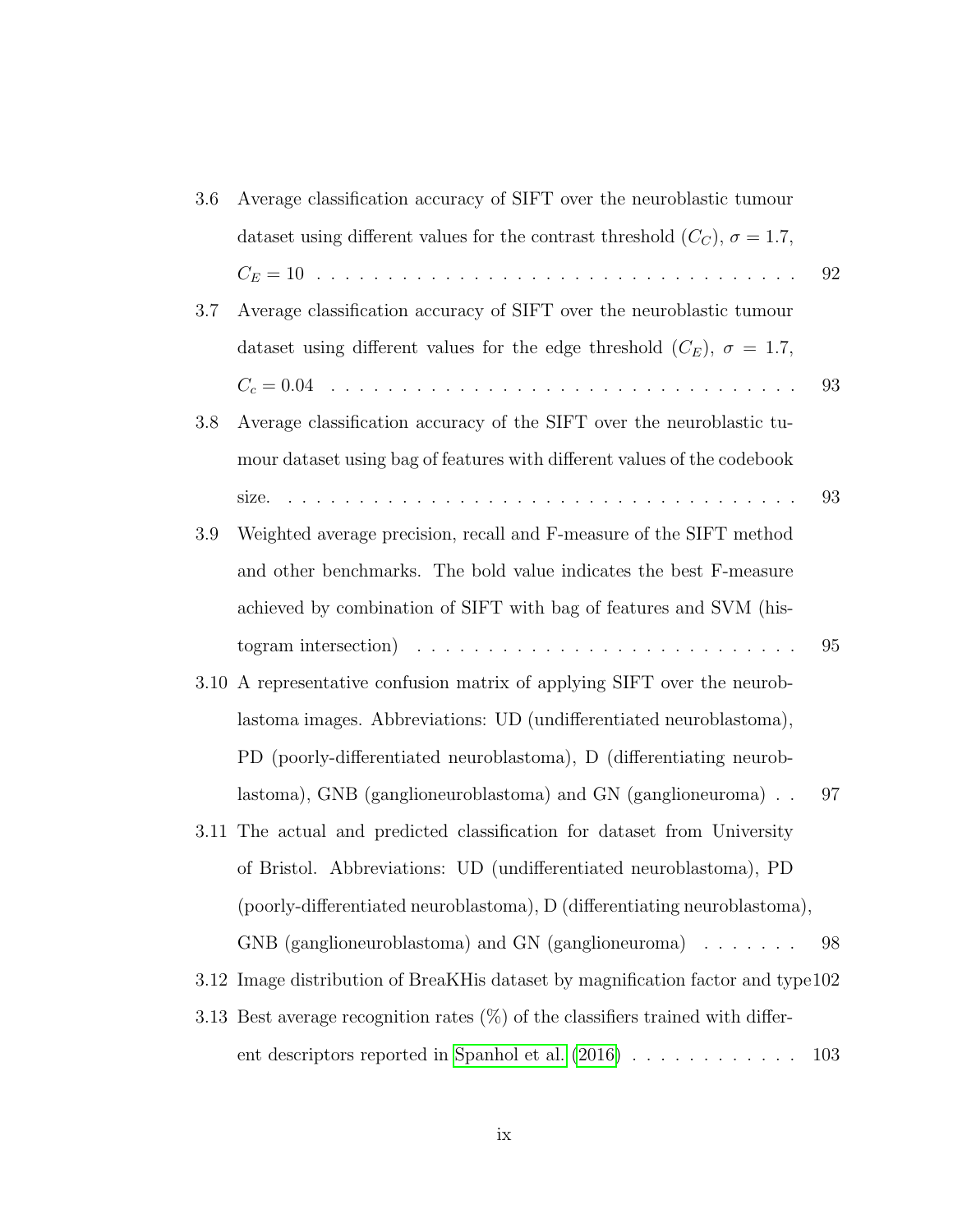|  | 3.14 Average recognition rate $(\%)$ of SIFT + bag of features and PFTAS   |  |  |  |  |
|--|----------------------------------------------------------------------------|--|--|--|--|
|  | over the BreaKH is breast cancer dataset in different magnifications . 104 |  |  |  |  |

| 4.1 Average classification accuracy of the CDBN over the constructed      |  |
|---------------------------------------------------------------------------|--|
| dataset using a different number of hidden layers. Number of groups       |  |
| in the first, second, third layers and number of mini batches are 24, 20, |  |
|                                                                           |  |

- 4.2 Average classification accuracy of the CDBN over neuroblastic tumour dataset using a different number of groups in the hidden layers. Number of hidden layers and number of mini batches are 3 and 4, respectively.116
- 4.3 Average classification accuracy of the CDBN over the constructed dataset for a different number of mini-batches. The number of hidden layers and number of hidden groups in the first, second and third layer are 3, 24, 20 and 40, respectively. . . . . . . . . . . . . . . . . . 117
- 4.4 Average classification accuracy of the CDBN over the neuroblastic tumour dataset with different values of the codebook size........ 118
- 4.5 Information of different layers of CDBN . . . . . . . . . . . . . . . . . 118 4.6 Weighted average precision, recall, and F-measure of the CDBN and the benchmarks over the constructed dataset consisting of 1043 neuroblastoma images. Bold values mean the best precision, recall and F-measure. . . . . . . . . . . . . . . . . . . . . . . . . . . . . . . . . . 120 4.7 T-test for a comparison of CLBP and PCLBP with the combination of
	- CDBN with the bag of features and the histogram intersection kernel SVM, with a significance level α = 0.05 . . . . . . . . . . . . . . . . . 122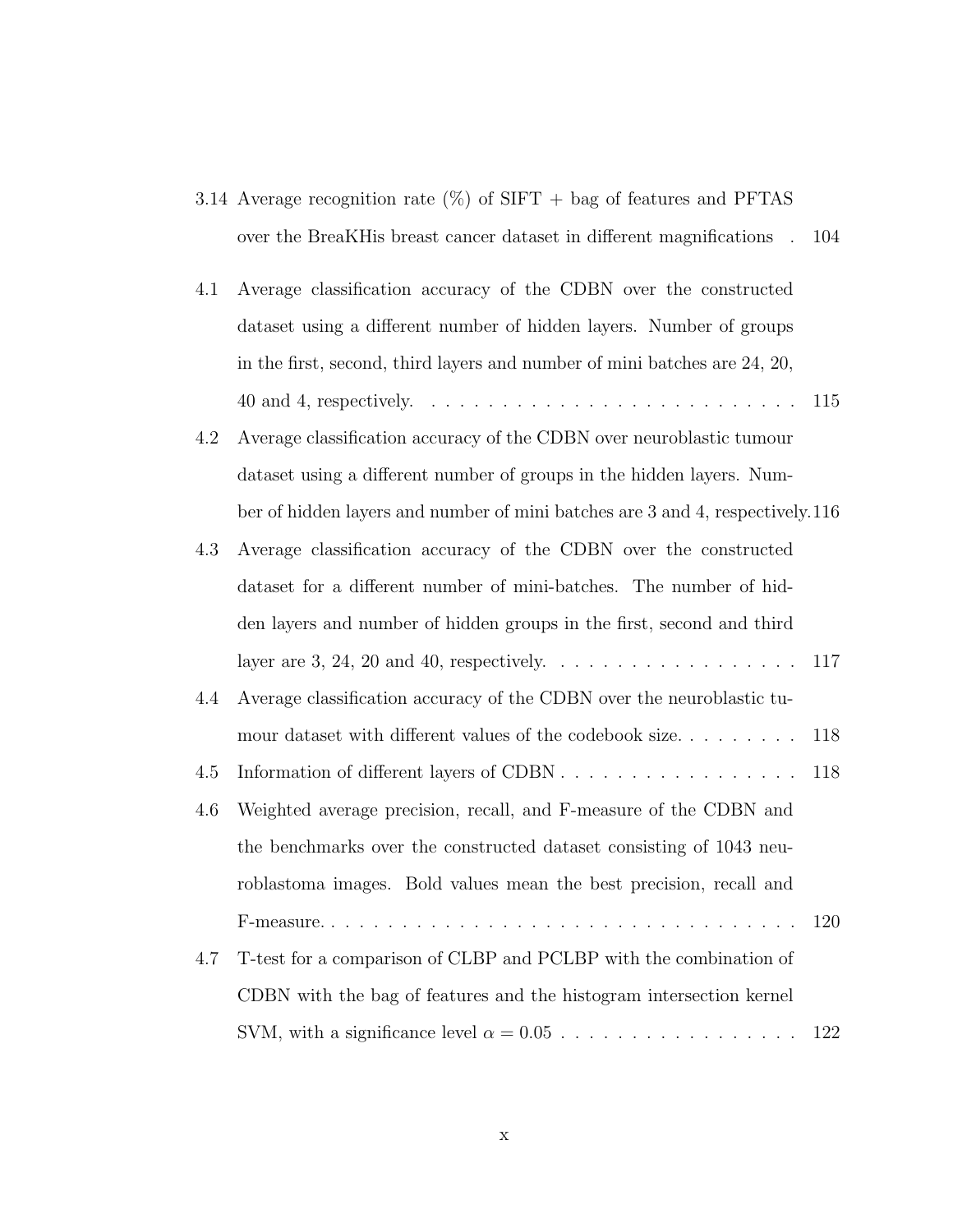| 4.8 | A representative confusion matrix. Abbreviations: UD (undifferen-                         |  |
|-----|-------------------------------------------------------------------------------------------|--|
|     | tiated neuroblastoma), PD (poorly-differentiated neuroblastoma), D                        |  |
|     | (differentiating neuroblastoma), GNB (ganglioneuroblastoma) and GN                        |  |
|     |                                                                                           |  |
| 4.9 | Average weighted average precision, recall, and F-measure obtained by                     |  |
|     | convolutional neural network and the benchmarks. Bold values mean                         |  |
|     | the best precision, recall and F-measure. $\ldots \ldots \ldots \ldots \ldots \ldots 128$ |  |
|     | 4.10 T-test for the comparison of the combination of CDBN with the bag of                 |  |
|     | features and SVM histogram intersection kernel with VGG-16, VGG-                          |  |
|     |                                                                                           |  |
|     | 4.11 Weighted average precision, recall, and F-measure of the convolutional               |  |
|     | deep belief network over randomly selected subimages in 138 TMA cores 132                 |  |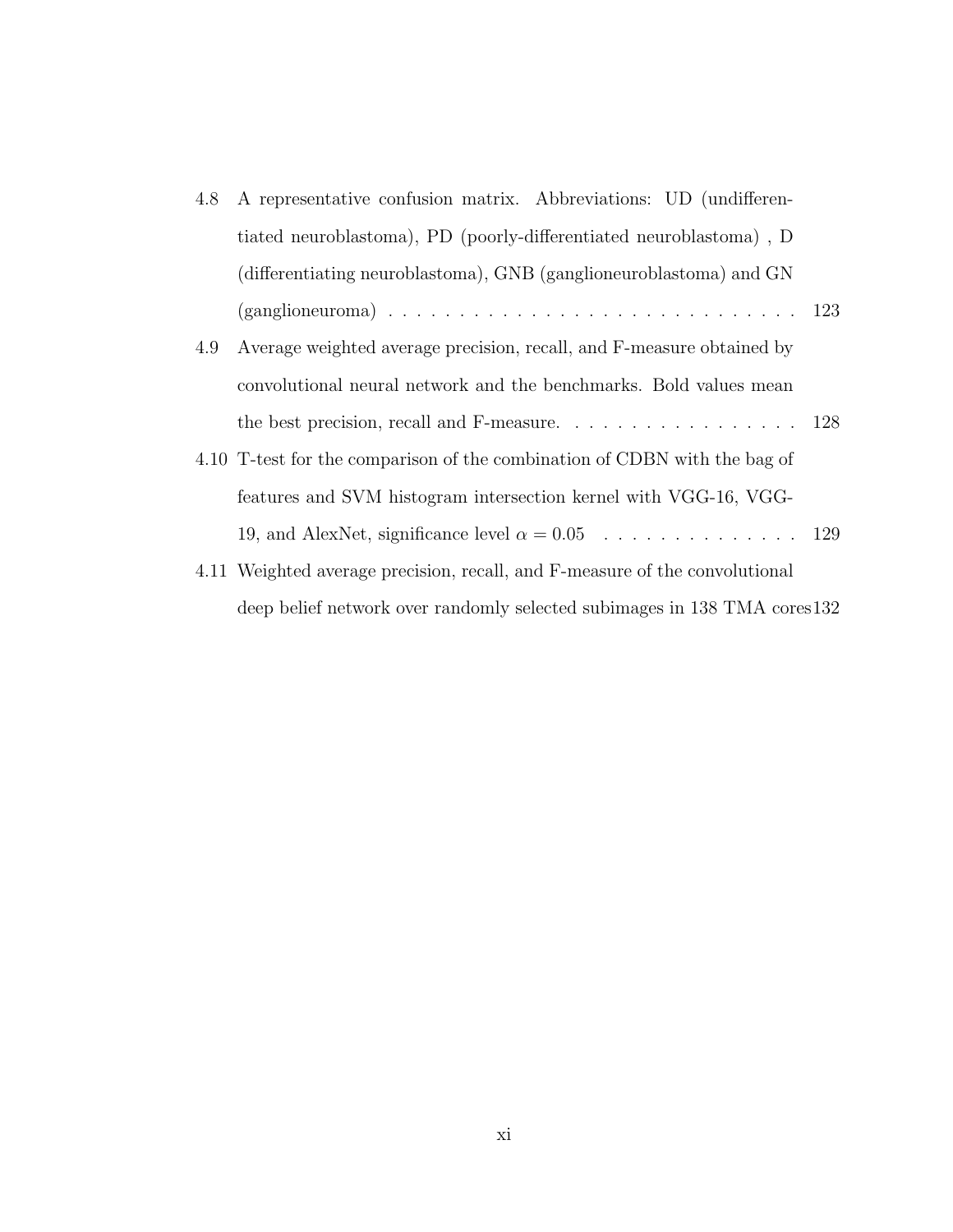# List of Figures

| 1.1     | An example of high intra-class variation in the shape and intensity of         |    |
|---------|--------------------------------------------------------------------------------|----|
|         | differentiating neuroblast cells, H&E images with scale $80 \times 80 \mu m$   | 12 |
| $1.2\,$ | High intra-class variation in the size of the neuroblast cell, $H \& E$ images |    |
|         |                                                                                | 13 |
| 1.3     | Thesis RQs and contribution structure $\ldots \ldots \ldots \ldots \ldots$     | 16 |
| 2.1     | Sympathetic nervous system shown in yellow (Children's-Oncology-               |    |
|         |                                                                                | 22 |
| 2.2     | Differentiation of neural tumour. Differentiation increases from Neu-          |    |
|         | roblastoma (least differentiated) to ganglione uroma (most differentiated). 23 |    |
| 2.3     | Classification tree diagram of NT based on the Shimada classifica-             |    |
|         | tion (Shimada et al. 1999), where UH indicates unfavourable histology          |    |
|         | and FH indicates for favourable histology. Histopathologists place the         |    |
|         | patient's tumour into the favourable and unfavourable groups. $\dots$ .        | 25 |
| 2.4     | Blue regions are cellular regions and pink regions are neuropil regions        |    |
|         |                                                                                | 31 |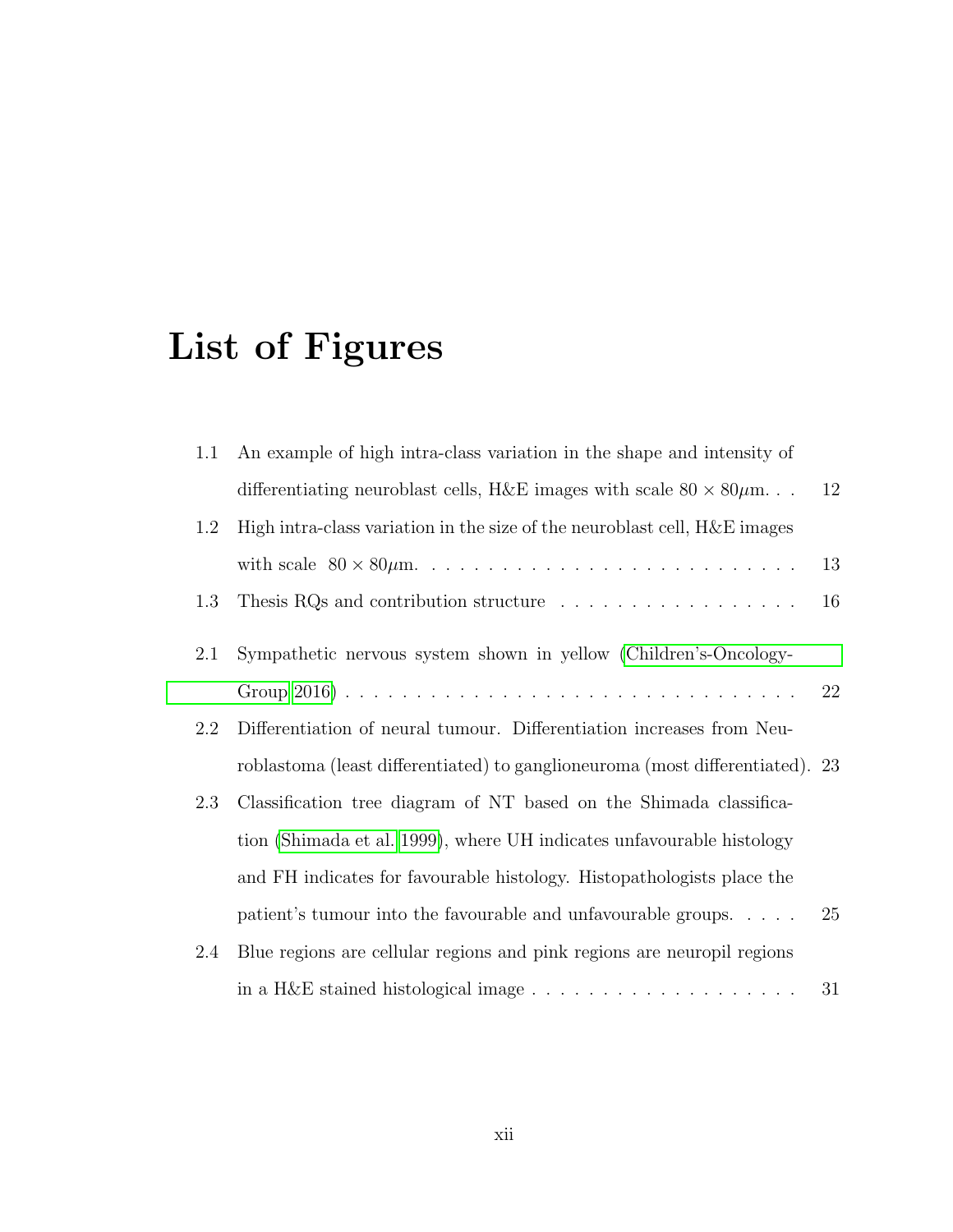| $2.5\,$ | The scheme of keypoint detecting. Each point is compared to its eight         |        |
|---------|-------------------------------------------------------------------------------|--------|
|         | neighbours in the current image (middle image) and nine neighbours            |        |
|         | in the scale above (top image) and below (down image). $\dots \dots$          | 39     |
| 2.6     | Orientation calculation: (a) orientations for 64 neighbour pixels around      |        |
|         | the keypoint $(b)$ orientation histogram $\ldots \ldots \ldots \ldots \ldots$ | 42     |
| 2.7     | Keypoint descriptor: a) gradient magnitude and orientation in local           |        |
|         | neighbourhood of keypoint. b) orientation corrections and spatial co-         |        |
|         | ordinate transformations. c) SIFT descriptor establishment                    | 43     |
| $2.8\,$ | Overall framework of the Convolutional Neural Network (Lecun et al.           |        |
|         | 1998). It consists of a convolutional layer, subsampling layer and fully-     |        |
|         |                                                                               | 45     |
| 2.9     | An example RBM with three visible units and two hidden units                  | $51\,$ |
|         | 2.10 Construction of a Convolutional Restricted Boltzmann Machine (CRBM)      |        |
|         | with probabilistic max-pooling, based on Lee et al. $(2011) \ldots \ldots$    | 53     |
|         | 2.11 Pyramid bag of features. At level 0, decomposition consists of just a    |        |
|         | single cell and the representation is equivalent to a standard bag of fea-    |        |
|         | tures. The image is subdivided into four and 16 quadrants, extracting         |        |
|         | four and 16 feature histograms in level 1 and 2, respectively (Lazebnik       |        |
|         | et al. 2006)                                                                  | 58     |
| 3.1     | A sample of tissue microarray (TMA) slide                                     | 69     |
| 3.2     | A sample of core from a single tumour                                         | 70     |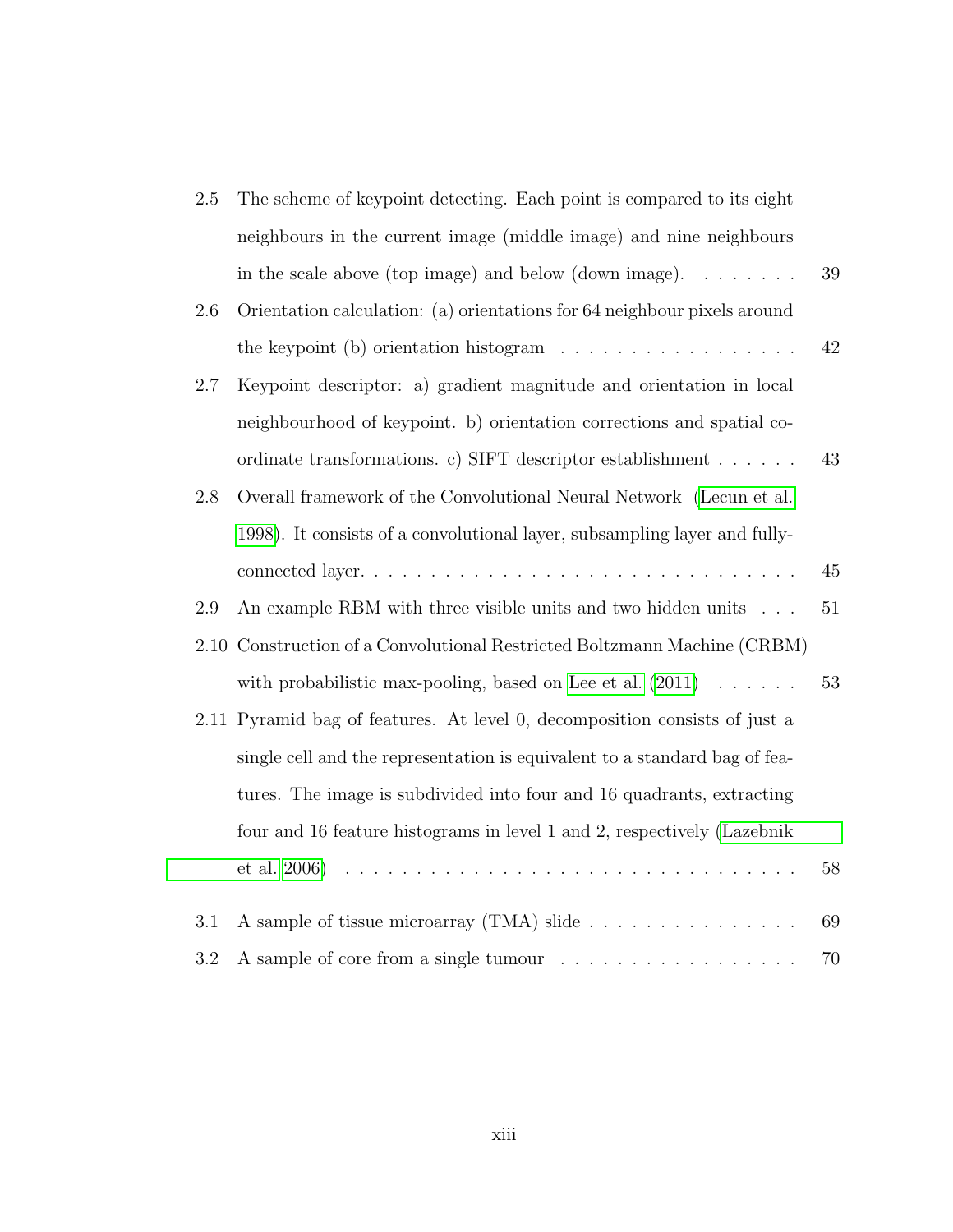| 3.3     | Representative images in neuroblastic tumour categories: (a) undiffer-       |    |
|---------|------------------------------------------------------------------------------|----|
|         | entiated neuroblastoma, (b) poorly-differentiated neuroblastoma, (c)         |    |
|         | differentiating neuroblastoma, (d) ganglioneuroblastoma, and (e) gan-        |    |
|         | glioneuroma                                                                  | 71 |
| 3.4     | Quantitative relative and actual size of tissue cores and cropped images     | 72 |
| $3.5\,$ | The scheme of the proposed method which consists of four stages: 1)          |    |
|         | patched images, 2) sign and magnitude binary patterns, 3) histogram          |    |
|         | of sign and magnitude binary patterns and 4) classification. $\dots$         | 75 |
| 3.6     | Coordinates in the patched image. Here, this research assumes $W =$          |    |
|         |                                                                              | 77 |
| 3.7     | An 8-neighbourhood around $(X_0^{pq}, Y_0^{pq})$                             | 78 |
| $3.8\,$ | An example of the computed Magnitude Binary Pattern (MBP) and                |    |
|         | Sign Binary Pattern (SBP): (a) original image, (b) MBP, and (c) SBP.         |    |
|         | We assume $W = 150$ pixels in this image for better visualization.           |    |
|         |                                                                              | 79 |
| 3.9     | Concatenation of patches' histograms: (a) patched image, (b) his-            |    |
|         | togram of patches, and (c) concatenation of patches' histograms. $\ldots$ .  | 81 |
| 3.10    | Division of dataset with $1043$ neuroblastoma images $\dots \dots \dots$     | 82 |
|         | 3.11 Accuracy of k-NN classifier versus patch width $(W)$ and k in parameter |    |
|         |                                                                              | 83 |
|         | 3.12 Comparison between the proposed method (PCLBP) and Spanhol's            |    |
|         |                                                                              | 86 |
|         | 3.13 The scheme of the combination of SIFT with feature encoding $\ldots$ .  | 88 |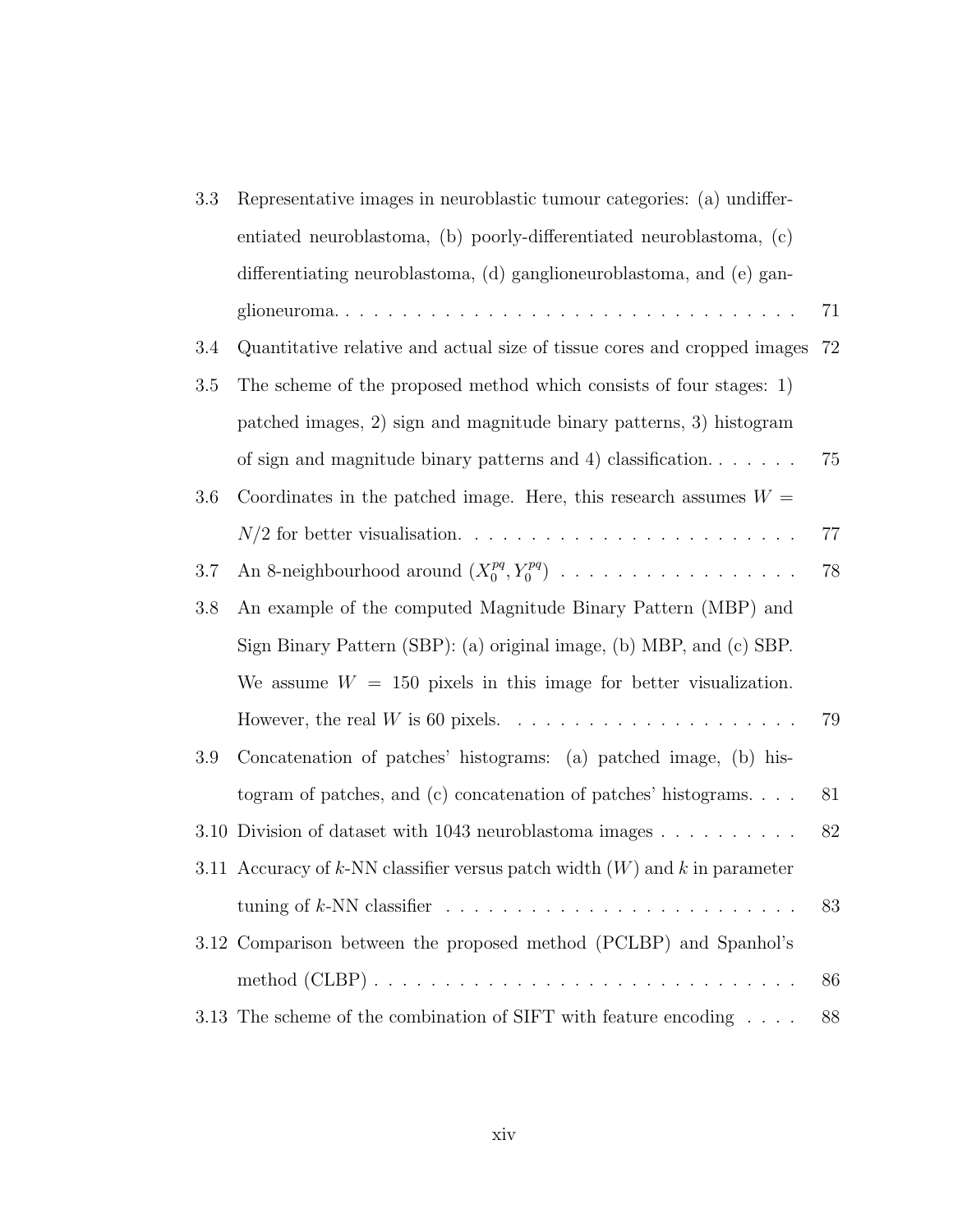|     | 3.14 Scheme of the feature encoding block: a) selected keypoints by SIFT            |     |
|-----|-------------------------------------------------------------------------------------|-----|
|     | b) 128-D extracted features from keypoints c) clustering the 128-D                  |     |
|     | extracted features d) construction of the codebook using clustering e)              |     |
| 90  | histogram of codewords in codebook $\ldots \ldots \ldots \ldots \ldots$             |     |
|     | 3.15 Comparison between $SIFT$ + the bag of feature approach with CLBP              |     |
| 96  |                                                                                     |     |
|     | 3.16 a) Whole tissue section 4906 with actual classification PD b) Pre-             |     |
|     | dicted classes for ten randomly cropped images from the whole tis-                  |     |
|     | sue section. Abbreviations: $D =$ differentiating neuroblastoma, $PD =$             |     |
| 100 |                                                                                     |     |
|     | 3.17 a) Whole tissue section 4909 with actual classification GNB b) Pre-            |     |
|     | dicted classes for ten randomly cropped images from the whole tissue                |     |
|     | section. Abbreviations: $D =$ differentiating neuroblastoma, $GNB =$                |     |
| 101 | ganglioneuroblastoma                                                                |     |
|     | a) Schematic of deep learning network b) High-level feature extrac-                 | 4.1 |
|     | tion by deep learning networks. A deep learning network deconstructs                |     |
|     | the input image into pixels and combine them to reproduce high-level                |     |
| 109 | features (Djuric et al. 2017) $\ldots \ldots \ldots \ldots \ldots \ldots \ldots$    |     |
|     | The overall framework based on the CDBN which consists of whitening,                | 4.2 |
|     | partitioning, CDBN, feature encoding, and classification. The yellow                |     |
| 111 | squares show the mini-batches.<br>and a complete complete the complete complete the |     |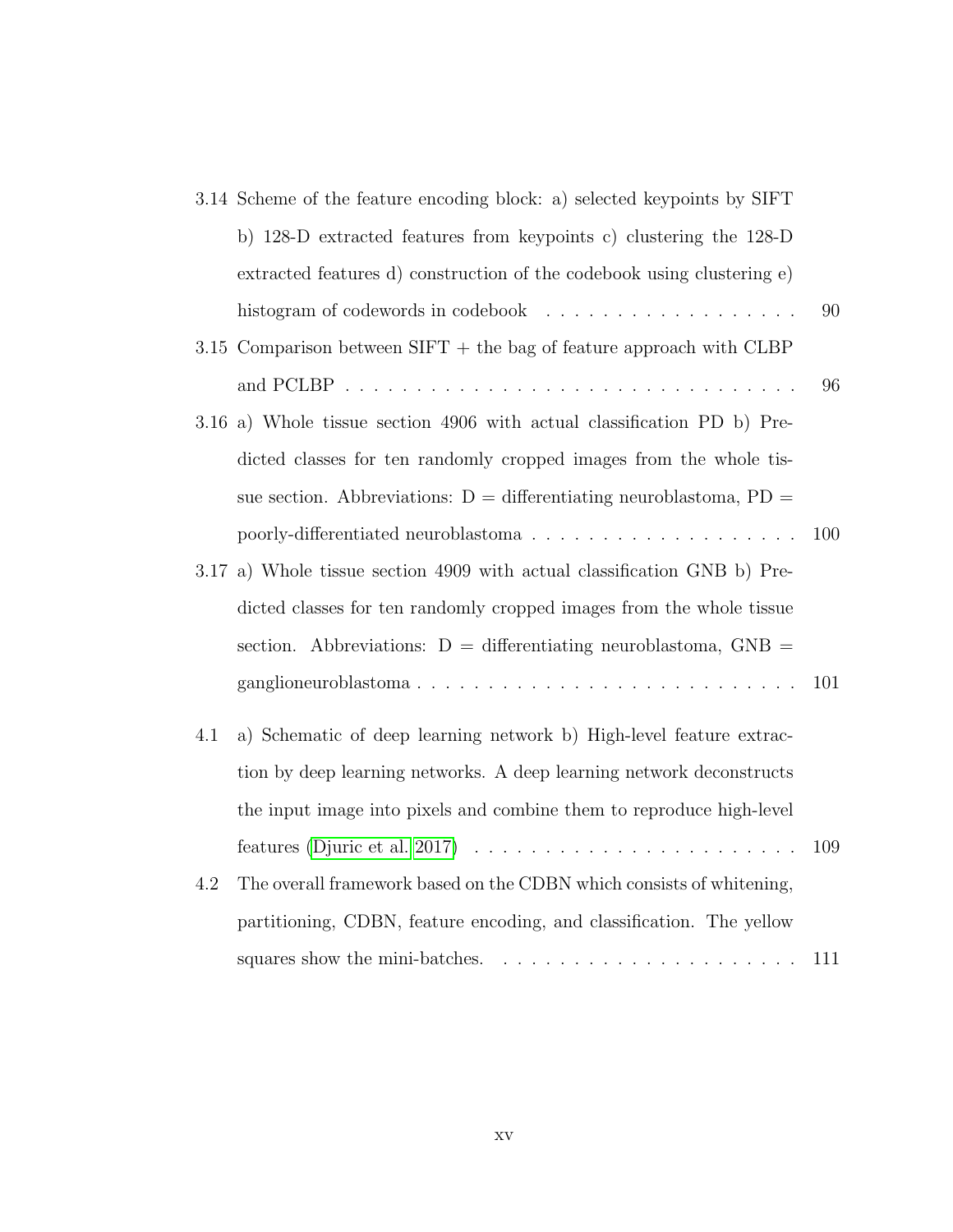| 4.3 | The scheme of the feature encoding block: (1) extracted high-level fea-      |     |
|-----|------------------------------------------------------------------------------|-----|
|     | tures by the CDBN algorithm from the test images, where each feature         |     |
|     | belongs to one test image, $(2)$ clustering the extracted features using     |     |
|     | the k-means cluster, $(3)$ finding the centroid of each cluster to construct |     |
|     | a codebook consisting of codewords (4) visualisation of the constructed      |     |
|     | codebook consisting of codewords (5) Histogram of codewords which            |     |
|     | shows the number of each codeword in the codebook $\dots \dots$              | 113 |
| 4.4 | The visualization of the weights of CDBN (a) weights between the             |     |
|     | input layer and first hidden layer (b) weights between the first and         |     |
|     | second hidden layer (c) weights between the second and third hidden          |     |
|     |                                                                              | 119 |
| 4.5 | Comparison between the proposed algorithm $(CDBN + \text{feature encode} -$  |     |
|     | ing) and the benchmarks (CLBP, PCLBP) $\ldots \ldots \ldots \ldots \ldots$   | 121 |
| 4.6 | Examples of actual and predicted images: a) examples of the differ-          |     |
|     | entiating type which are identified by the computer as the poorly-           |     |
|     | differentiated type b) actual poorly-differentiated type $\dots \dots$       | 124 |
| 4.7 | Overall framework of the Convolutional Neural Network (CNN). It              |     |
|     | consists of the convolutional layer, subsampling layer, fully-connected      |     |
|     |                                                                              | 125 |
| 4.8 | Comparison between $CDBN +$ feature encoding and $CLBP$ , $PCLBP$ ,          |     |
|     | CNN (VGG-16), CNN (VGG-19), and CNN (AlexNet) $\ldots \ldots$                | 130 |
| 4.9 | A sample of a TMA core with randomly selected sub-images. They are           |     |
|     | likely to include the common artefacts seen in TMA cores. $\dots \dots$      | 131 |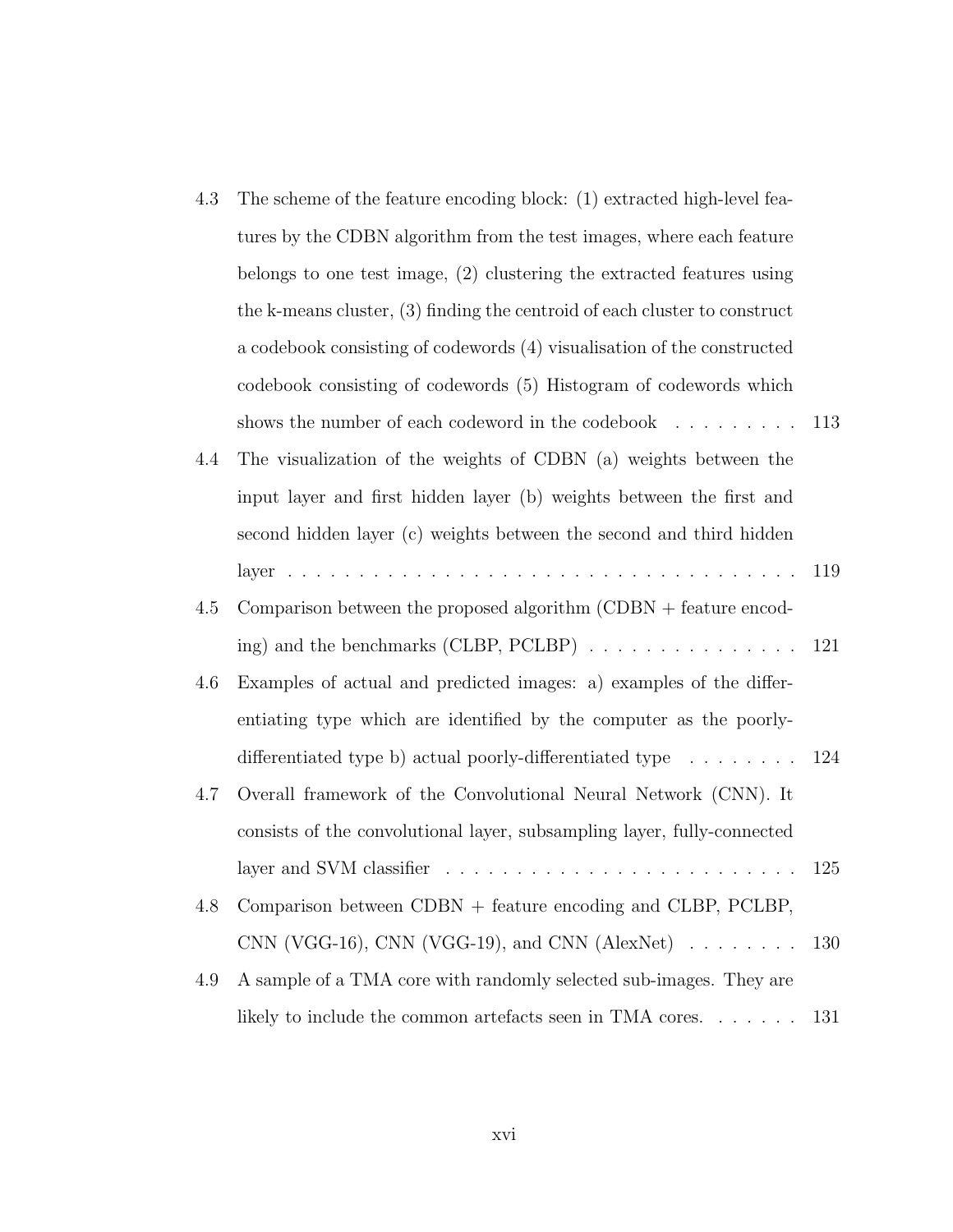### Abstract

Neuroblastoma is the most common extracranial solid malignancy in early childhood. Optimal management of neuroblastoma depends on many factors, including histopathological classification. Although histopathological classification by a human histopathologist is considered the gold standard, computers can help to extract many more features, some of which may not be recognisable by the human eye. Neuroblastoma histological images have a complex texture with complicated features which are different from appearance-based features. Computer-aided diagnosis (CAD) systems facilitate the analysis and classification of neuroblastoma histological images which are non-trivial tasks due to the differences in staining, intensity, and instrumentation. This motivates the thesis to work on the classification of neuroblastoma histological images.

In the past, a small number of methods were proposed by previous studies for the classification of neuroblastoma histological images. These methods are based on the geometry and appearance of the different cells. However, there is a high intra-class variation of intensity and size of the neuroblast cells within the same classification group. Therefore, these methods are not applicable to neuroblastoma histological images. This research proposes a solution based on traditional machine learning approaches and deep learning approaches to extract non-appearance-based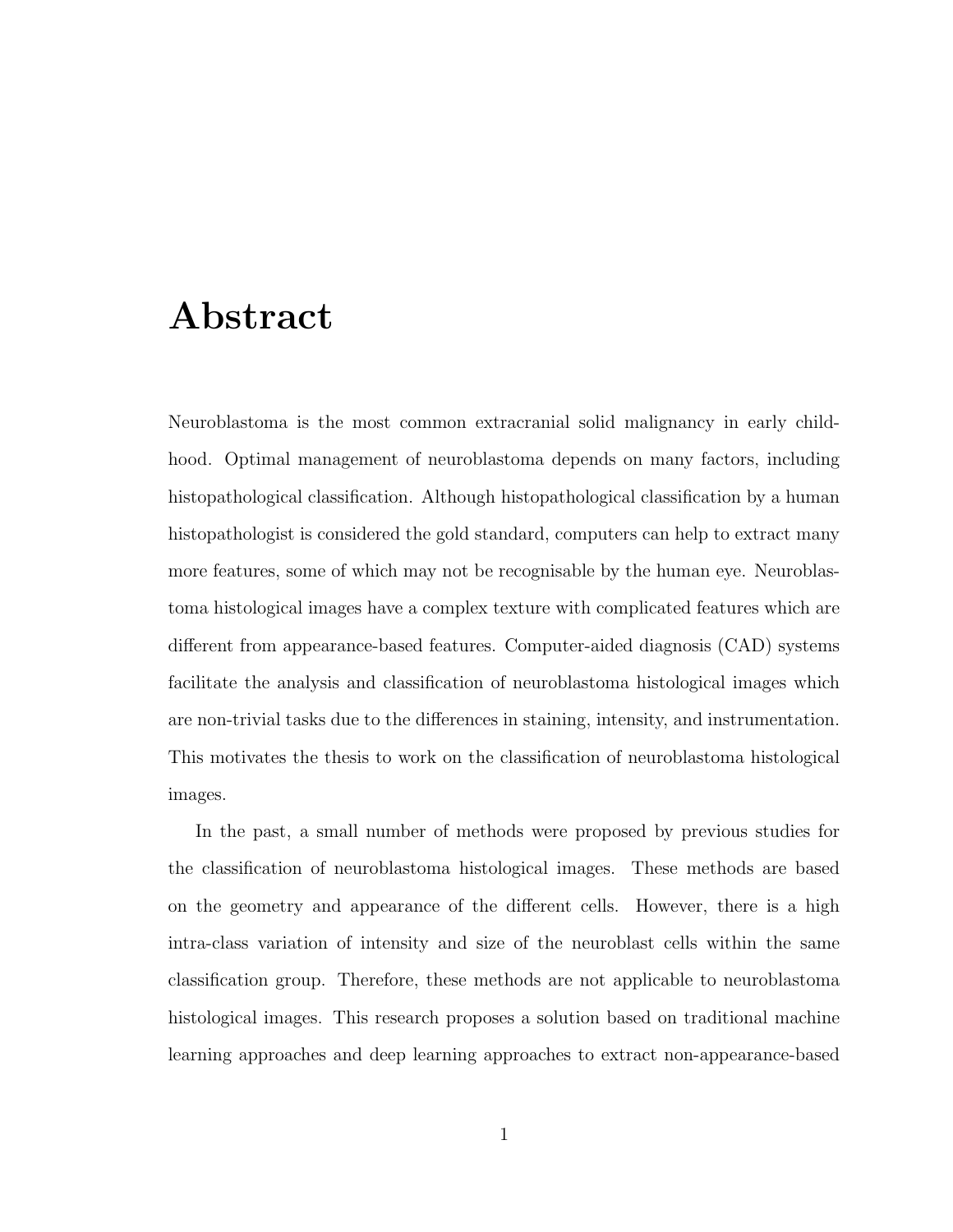#### Abstract 2

features in small regions. This thesis will investigate two research areas of feature extraction: low-level feature extraction and high-level feature extraction. Low-level features are minor details of the image such as lines, curves and edges. However, highlevel features are on top of the low-level features to detect object and larger shape in the image. Feature extraction is aggregated with the classifier in this research to classify neuroblastoma histological images into five categories.

This thesis makes four contributions. Contribution 1 is the construction of a dataset comprising neuroblastoma histological images which are labeled by an expert histopathologist. Contribution 2 is the proposal of a local feature extraction method which can extract local features which are robust to high intra-class variations of intensity. Contribution 3 is the extraction of discriminative features which are robust to high intra-class variation of scale of the neuroblast cells within the same class. Contribution 4 is the proposal of deep networks to extract high-level features which are difficult for the human eye to recognise. The performance of all the proposed methods in this research is evaluated on a dataset collected from The Children's Hospital at Westmead, Sydney, Australia. As there was no publicly available dataset in this field, the proposed algorithms were evaluated on the second dataset of neuroblastoma provided by the University of Bristol and the public breast cancer dataset. All the results are compared with state-of-the-art methods. The results indicate the effectiveness of the proposed algorithms.

This is the first time that neuroblastoma histological images have been classified into five subtypes using low-level and high-level features. However, there are limitations in this research. The specificity is not 100% compared with the gold standard.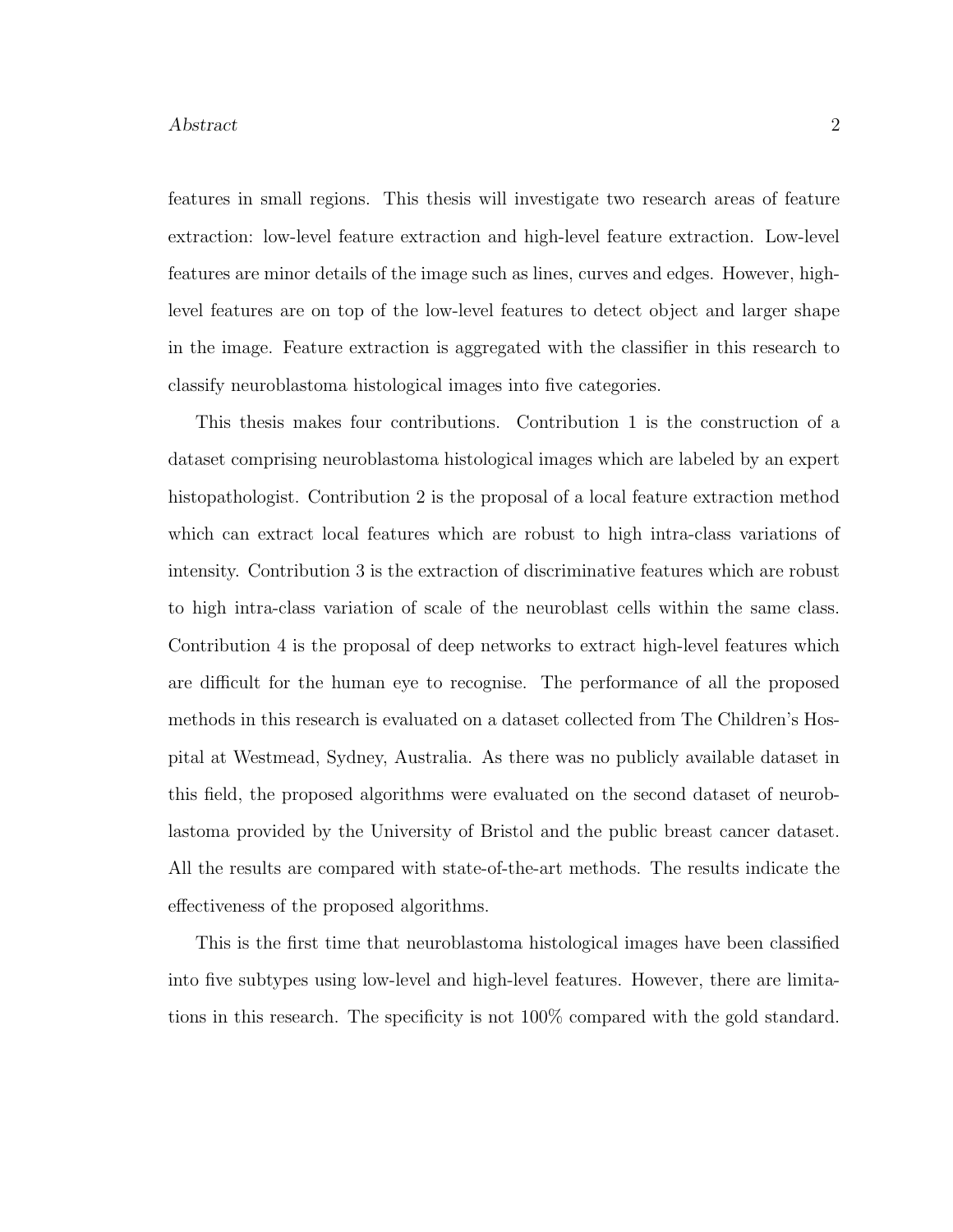#### Abstract 3

Moreover, the proposed algorithms are confused in the distinction between poorlydifferentiated and differentiating neuroblastoma, a distinction that human pathologists also find difficult in limited fields of view.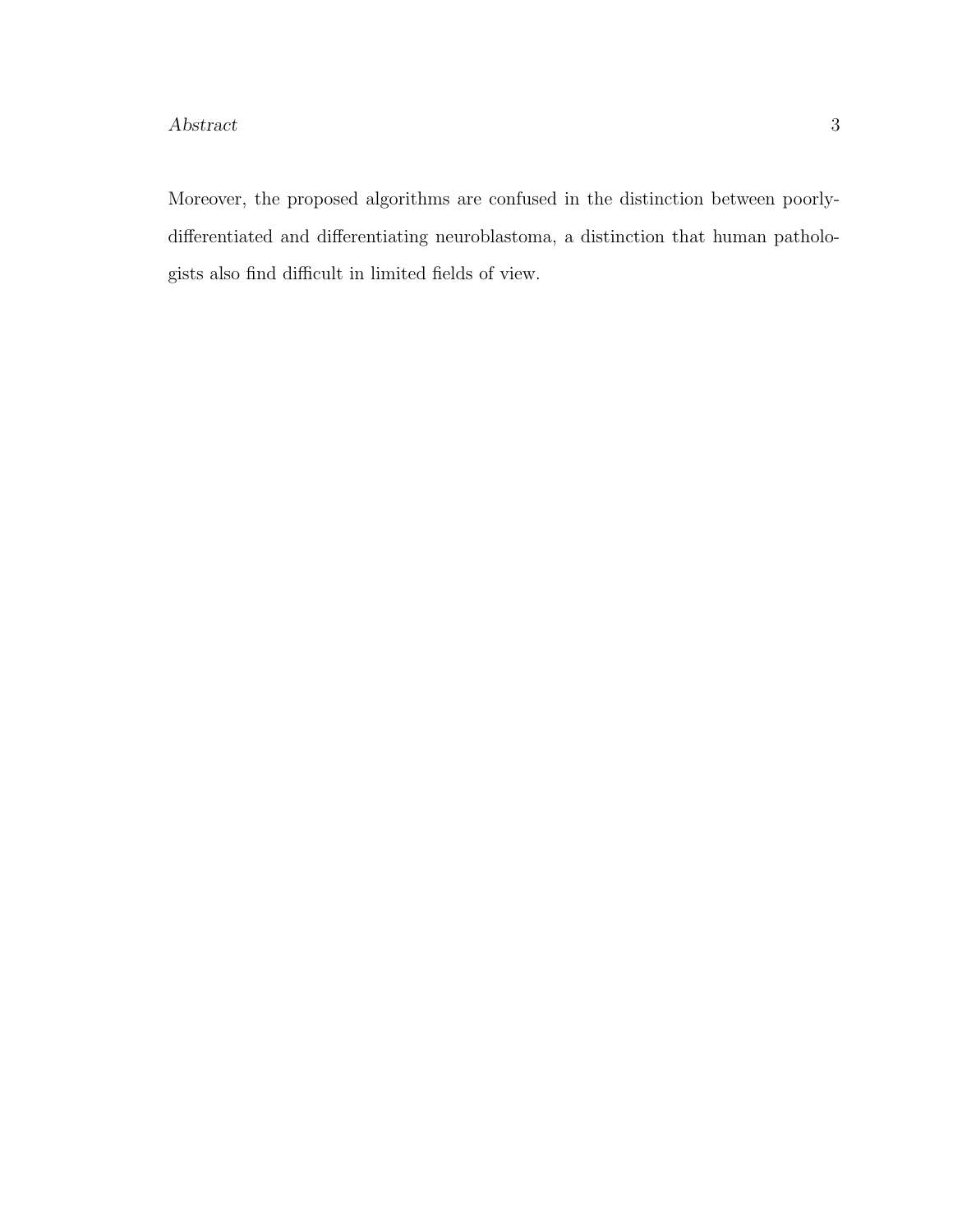#### Publications

Following is the list of publications resulting from the work in this thesis:

- 1. Gheisari, S., Catchpoole, D.R., Charlton, A., Kennedy, P.J. (2017), 'Patched Completed Local Binary Pattern is an Effective Method for Neuroblastoma Histological Image Classification' Communications in Computer and Information Science (Springer), pp. 57-71.
- 2. Gheisari, S., Catchpoole, D.R., Charlton, A., Kennedy, P.J. (2018) 'Computer Aided Classication of Neuroblastoma Histological Images using Scale Invariant Feature Transform with Feature Encoding', Journal of Diagnostics, 8(3), 1-18; doi:10.3390/diagnostics8030056.
- 3. Gheisari, S., Catchpoole, D.R., Charlton, A., Melegh, Z., Gradhand, E., Kennedy, P.J. (2018) 'Convolutional Deep Belief Network with Feature Encoding for Classification of Neuroblastoma Histological Images', Journal of Pathology Informatics, Vol. 9, No. 1, pp. 1-17, 2018.
- 4. Gheisari, S., Charlton, A., Catchpoole, D.R., Kennedy, P.J. (2017) 'Computers can Classify Neuroblastic Tumours from Histopathological Images using Machine Learning', Pathology, No. 49, pp. 72-73, 2017.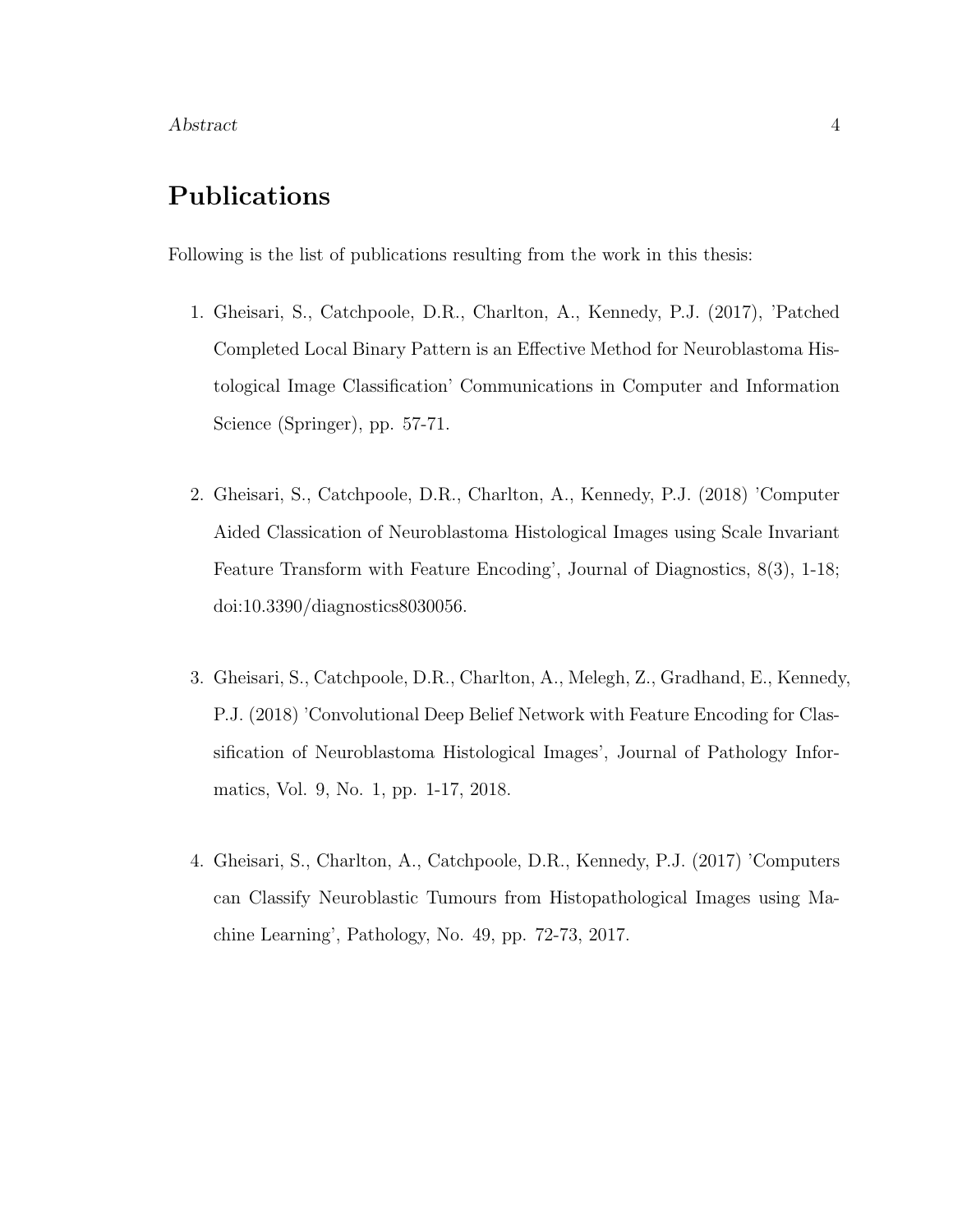# Table of Symbols

| Symbol       | Description                                     |
|--------------|-------------------------------------------------|
| CAD          | Computer aided diagnosis                        |
| <b>PCLBP</b> | Patched completed local binary pattern          |
| <b>SIFT</b>  | Scale-invariant feature transform               |
| <b>CDBN</b>  | Convolutional deep belief network               |
| <b>CNN</b>   | Convolutional neural network                    |
| CT           | Computed tomography                             |
| <b>CLBP</b>  | Completed local binary pattern                  |
| <b>SBP</b>   | Sign binary pattern                             |
| <b>MBP</b>   | Magnitude binary pattern                        |
| <b>DSBP</b>  | Decimal sign binary pattern                     |
| <b>DMBP</b>  | Decimal magnitude binary pattern                |
| <b>HSBP</b>  | Histogram of sign binary patterns in image      |
| <b>HMBP</b>  | Histogram of magnitude binary patterns in image |
| LH           | Local histogram                                 |
| $k-NN$       | k nearest neighbour                             |
| <b>SVM</b>   | Support vector machine                          |
| <b>RBF</b>   | Radial basis function                           |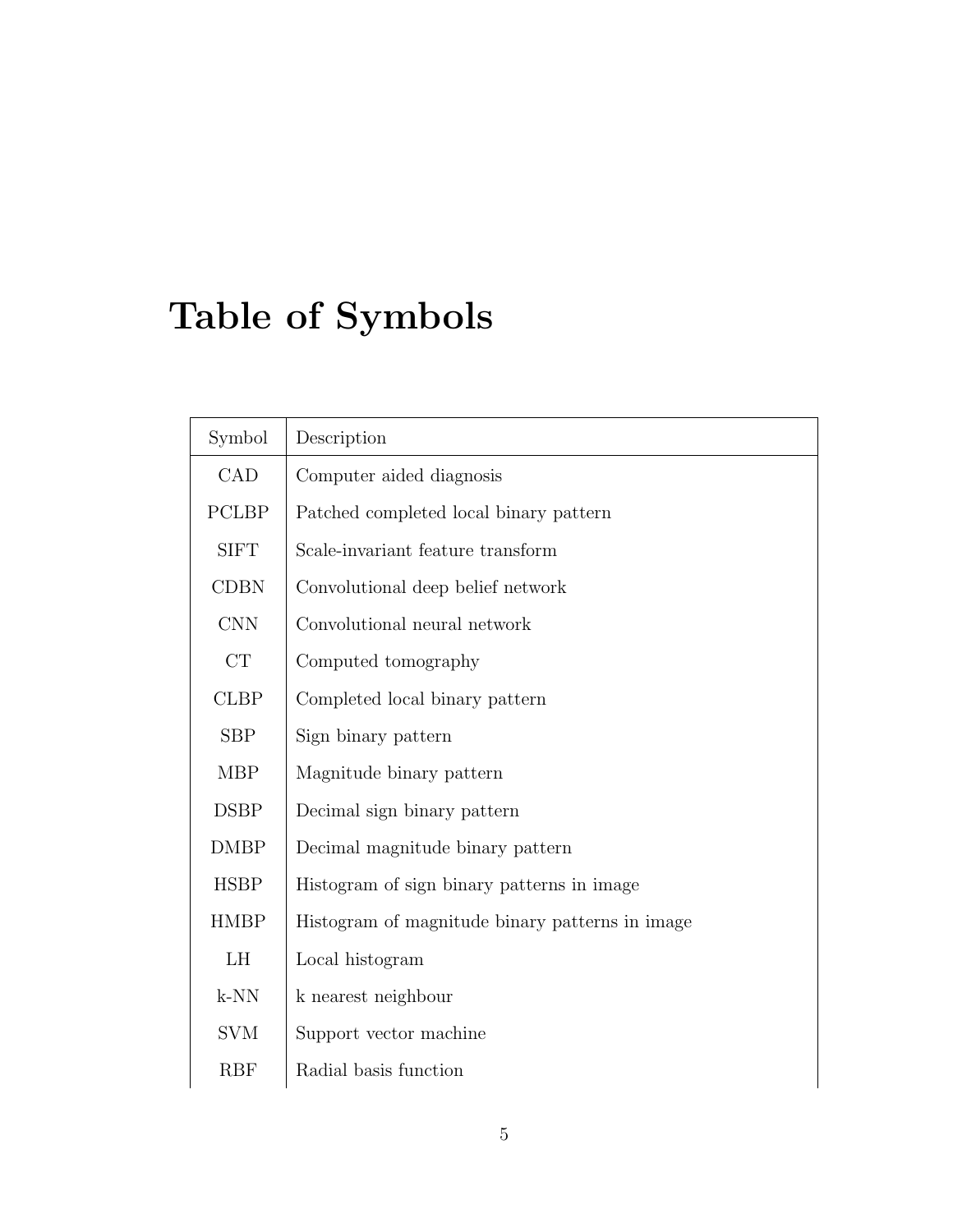| $C_C$             | Contrast threshold                            |
|-------------------|-----------------------------------------------|
| $C_E$             | Edge threshold                                |
| UD                | Undifferentiated neuroblastoma                |
| PD                | Poorly-differentiated neuroblastoma           |
| D                 | Differentiating neuroblastoma                 |
| GN                | Ganglioneuroma                                |
| GNB               | Ganglioneuroblastoma                          |
| QDA               | Quadratic Discriminant analysis               |
| <b>GLCM</b>       | Gray level co-occurrence matrices             |
| LPQ               | Local phase quantization                      |
| ORB               | Oriented fast rotated brief                   |
| <b>PFTAS</b>      | Parameter-free threshold adjacency statistics |
| <b>CDBN</b>       | Convolutional deep belief network             |
| <b>CRBM</b>       | Convolutional restricted botzmann machine     |
| Η                 | Hidden layer                                  |
| V                 | Visible layer                                 |
| TMA               | Tissue microarray                             |
| MKI               | Mitosis karyorrhexis Index                    |
| Н & E             | Hematoxylin and eosin                         |
| G(x, y)           | Gaussian function                             |
| $L(x, y, \sigma)$ | Scale space of an image                       |
| x and y           | Image coordinates                             |
| $\sigma$          | Width of Gaussian function                    |
| DoG               | Difference of gaussian                        |